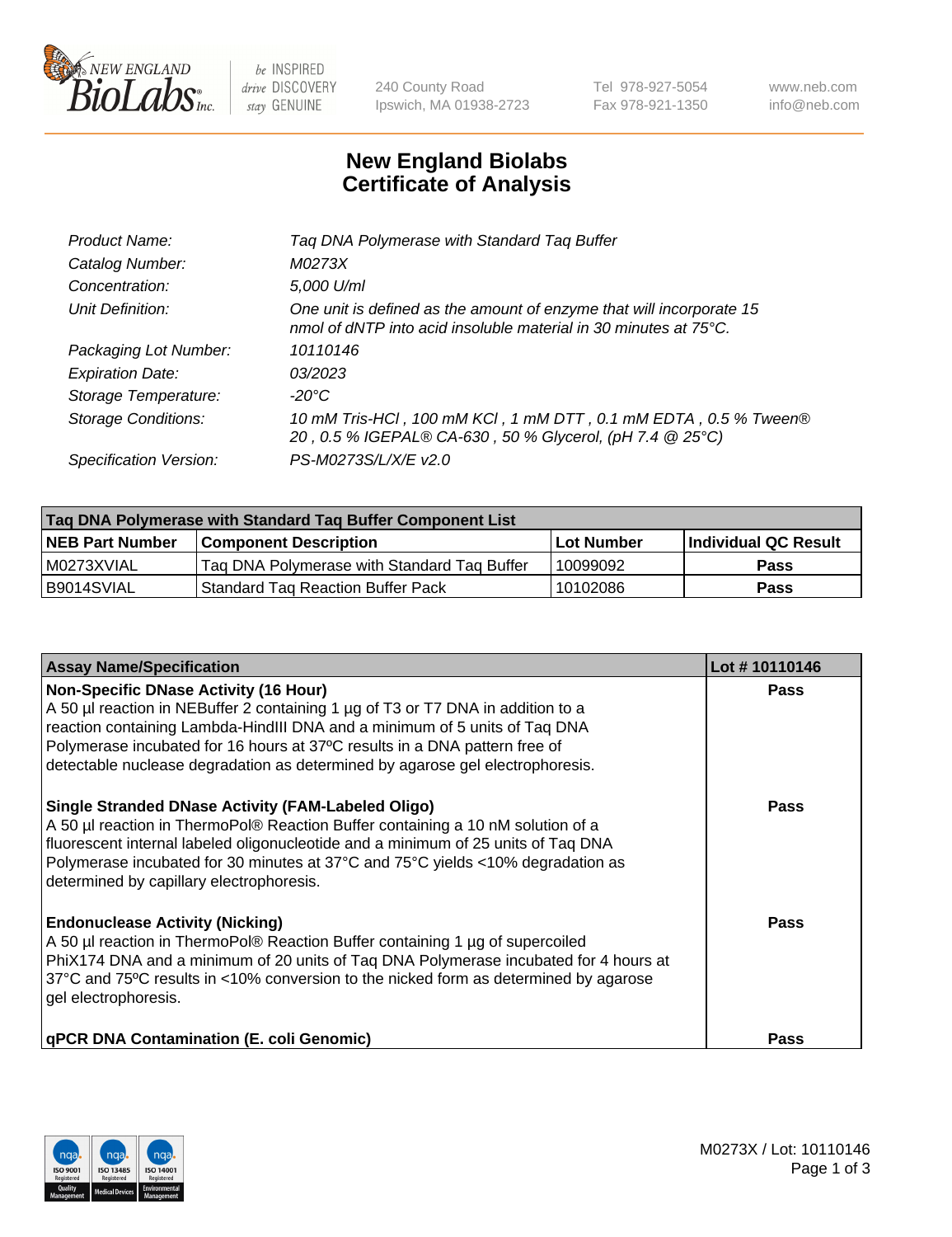

be INSPIRED drive DISCOVERY stay GENUINE

240 County Road Ipswich, MA 01938-2723 Tel 978-927-5054 Fax 978-921-1350

www.neb.com info@neb.com

| <b>Assay Name/Specification</b>                                                                                                                                                                                                                                                                                                                                   | Lot #10110146 |
|-------------------------------------------------------------------------------------------------------------------------------------------------------------------------------------------------------------------------------------------------------------------------------------------------------------------------------------------------------------------|---------------|
| A minimum of 5 units of Taq DNA Polymerase is screened for the presence of E. coli<br>genomic DNA using SYBR® Green qPCR with primers specific for the E. coli 16S rRNA<br>locus. Results are quantified using a standard curve generated from purified E. coli<br>genomic DNA. The measured level of E. coli genomic DNA contamination is ≤ 1 E. coli<br>genome. |               |
| <b>RNase Activity (Extended Digestion)</b><br>A 10 µl reaction in NEBuffer 4 containing 40 ng of a 300 base single-stranded RNA<br>and a minimum of 1 µl of Taq DNA Polymerase is incubated at 37°C. After incubation<br>for 16 hours, >90% of the substrate RNA remains intact as determined by gel<br>electrophoresis using fluorescent detection.              | <b>Pass</b>   |
| <b>Protein Purity Assay (SDS-PAGE)</b><br>Taq DNA Polymerase is ≥ 99% pure as determined by SDS-PAGE analysis using Coomassie<br>Blue detection.                                                                                                                                                                                                                  | <b>Pass</b>   |
| <b>Phosphatase Activity (pNPP)</b><br>A 200 µl reaction in 1M Diethanolamine, pH 9.8, 0.5 mM MgCl2 containing 2.5 mM<br>p-Nitrophenyl Phosphate (pNPP) and a minimum of 100 units Taq DNA Polymerase<br>incubated for 4 hours at 37°C yields <0.0001 unit of alkaline phosphatase activity<br>as determined by spectrophotometric analysis.                       | <b>Pass</b>   |
| PCR Amplification (5.0 kb Lambda DNA)<br>A 50 µl reaction in Standard Taq Reaction Buffer in the presence of 200 µM dNTPs and<br>0.2 µM primers containing 5 ng Lambda DNA with 1.25 units of Taq DNA Polymerase for<br>25 cycles of PCR amplification results in the expected 5.0 kb product.                                                                    | <b>Pass</b>   |

This product has been tested and shown to be in compliance with all specifications.

One or more products referenced in this document may be covered by a 3rd-party trademark. Please visit <www.neb.com/trademarks>for additional information.